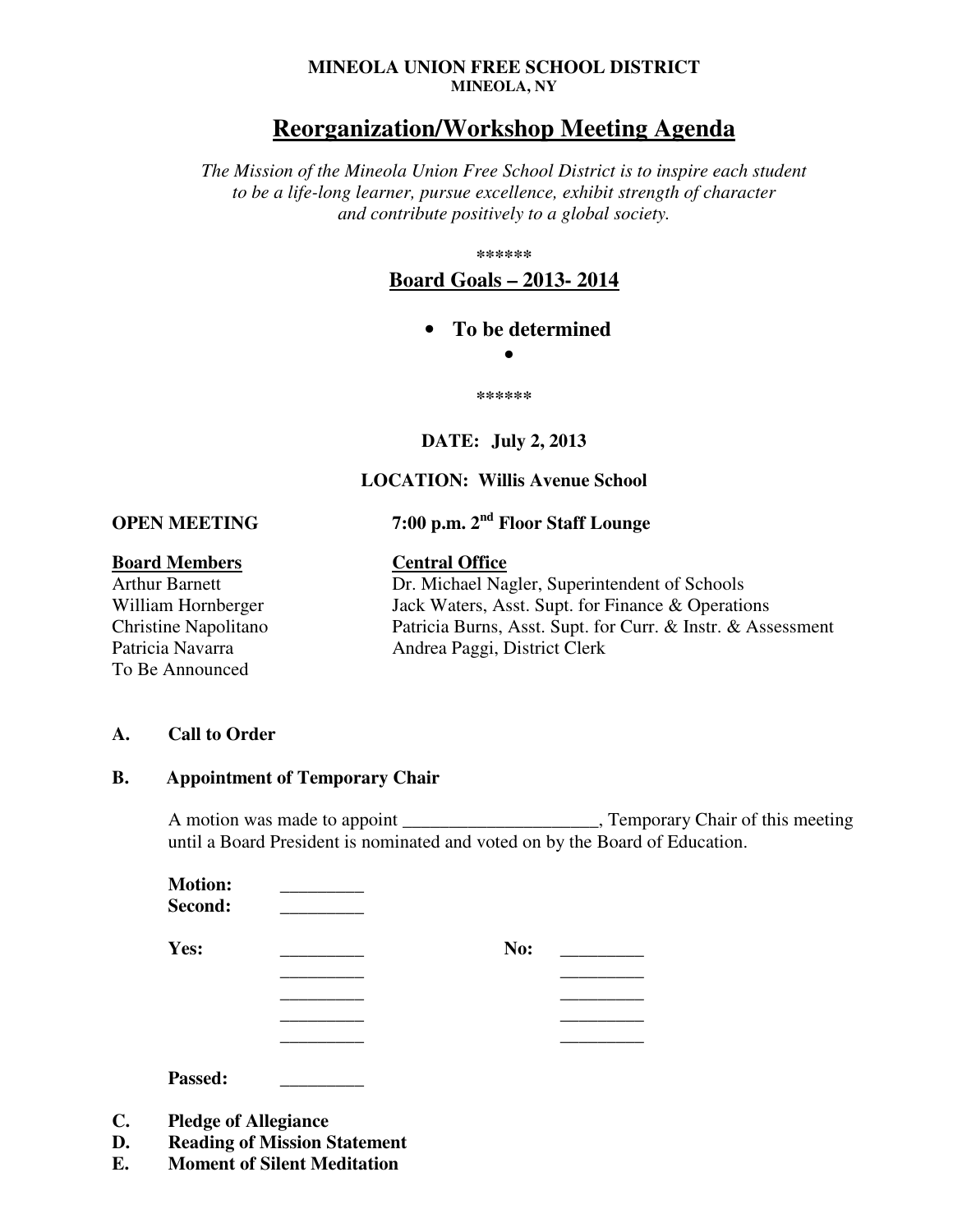## **F**. **Oath of Office**

• Patricia Navarra, Board of Education Trustee

## **G. Appointment of Board of Education Trustee**

 **RESOLUTION # 1 – BE IT RESOLVED** that the Board of Education approves the appointment of Nicole Matzer as Board of Education Trustee from July 1, 2013 – May 20, 2014.

| <b>Moved:</b><br>Second: |     |
|--------------------------|-----|
| Yes:                     | No: |
|                          |     |
|                          |     |
|                          |     |
|                          |     |
| Passed:                  |     |

### **Oath of Office**

• Nicole Matzer, Board of Education Trustee

### **H. Nomination of Board Positions and Oath of Office**

- 1. Board President
- 2. Board Vice President

| <b>Motion:</b> |  |
|----------------|--|
| Second:        |  |

| Yes: | No:<br><u> 1990 - Jan Alexandro III, politik po</u> |
|------|-----------------------------------------------------|
|      |                                                     |
|      |                                                     |
|      |                                                     |
|      |                                                     |
|      |                                                     |

**Passed: \_\_\_\_\_\_\_\_\_** 

### **I. New York State Regulation §315.4**

1. STANDARD WORK DAY AND REPORTING RESOLUTION

**RESOLUTION #2 - BE IT RESOLVED**, that the Mineola Union Free School District hereby establishes the following as standard work days for elected and appointed officials and will report the following days worked to the New York State and Local Employees'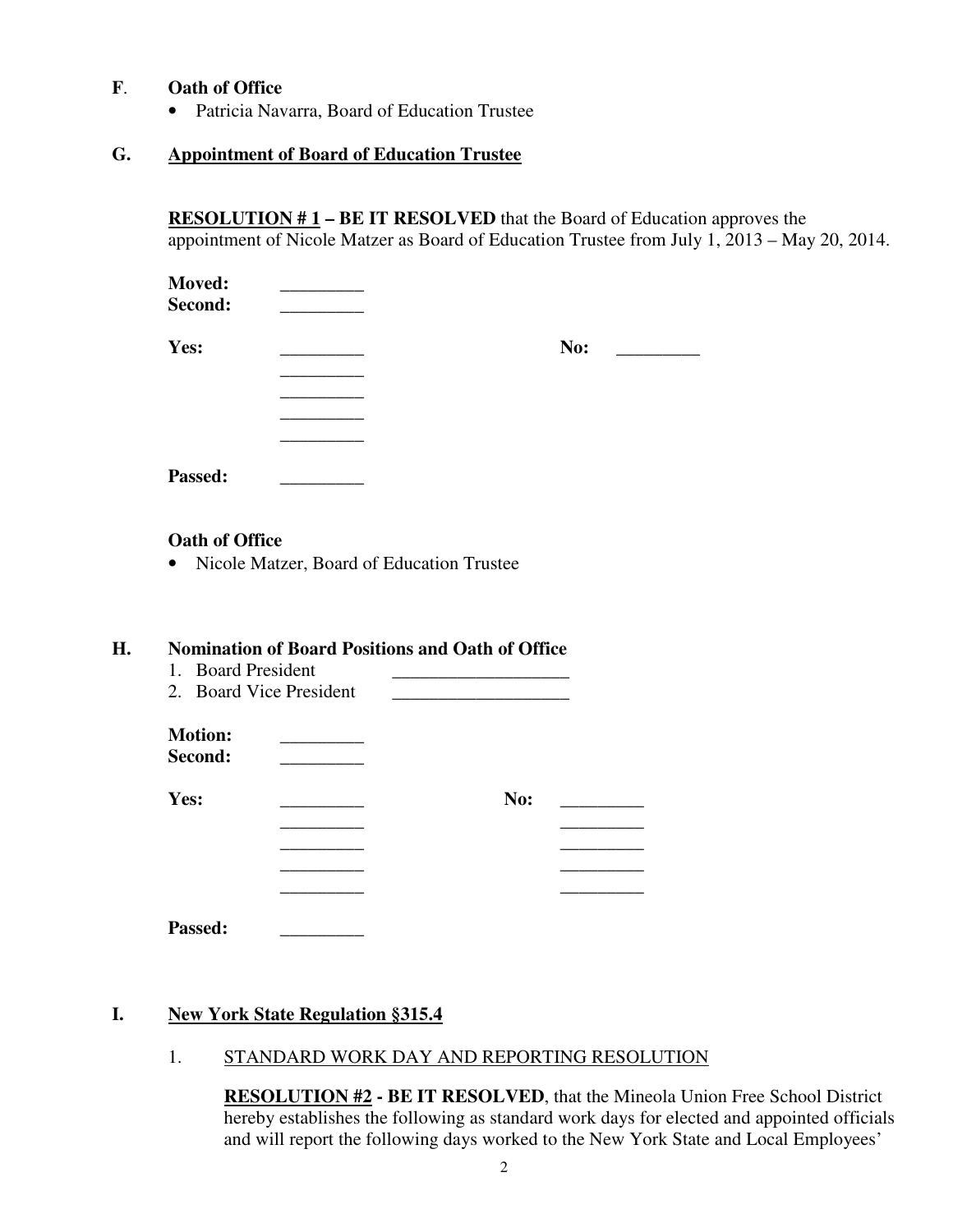Retirement system based on the record of activities maintained and submitted by these officials to the clerk of this body:

|                                   |                    |                 |                    | <b>PARTICIPATES</b> | DAYS/MONTH  |
|-----------------------------------|--------------------|-----------------|--------------------|---------------------|-------------|
|                                   |                    |                 |                    | IN EMPLOYER'S       | (Based on   |
|                                   |                    | STANDARD        | <b>TERM</b>        | <b>TIME KEEPING</b> | Record of   |
| <b>TITLE</b>                      | <b>NAME</b>        | <b>WORK DAY</b> | <b>BEGINS/ENDS</b> | SYSTEM (Y/N)        | Activities) |
| <b>District Treasurer</b>         | Donna Squicciarino |                 | $7/1/13 - 6/30/14$ | Y                   | 5           |
| <b>Motion:</b><br>Second:<br>Yes: |                    | No:             |                    |                     |             |

Passed:

### **J. Consensus Agenda**

**RESOLUTION #3 – BE IT RESOLVED** that the Board of Education approve the consensus agenda J.1.a. through J.22. as presented.

| <b>Moved:</b><br>Second: |     |
|--------------------------|-----|
| Yes:                     | No: |
|                          |     |
|                          |     |
|                          |     |
| Passed:                  |     |

# **1. Oath of Office**

- a. The Oath of Office was administered to Dr. Michael Nagler as Superintendent of Schools by the District Legal Counsel.
- b. That the Board of Education approves the following appointments of officers for the **2013-2014** school year and directs they are administered the Oath of Office:

Sharon Macken Chief Information Officer Donna Squicciarino District Treasurer and Registrar for

Coupons and Bonds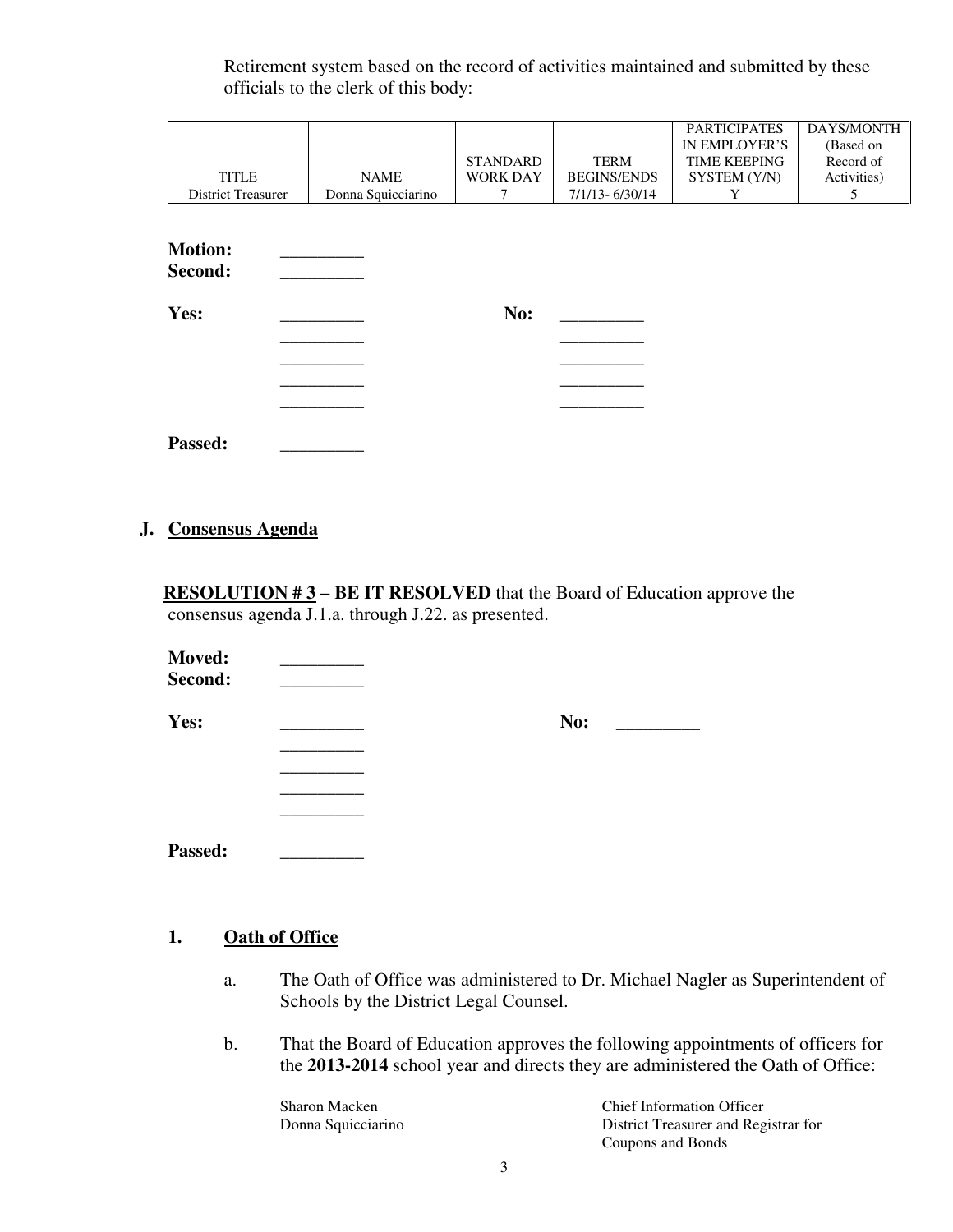c. That the Board of Education appoints Andrea Paggi as District Clerk for the **2013-2014** school year and directs that she is administered the Oath of Office:

# **2. Board Appointed Officers**

That the Board of Education appoints the following individuals to serve in the designated positions for the **2013-2014** school year:

| Harris Beach, PLLC                     | Legal General Counselor (#1337)                 |
|----------------------------------------|-------------------------------------------------|
| Ingerman Smith                         | Labor Counsel (#1337)                           |
| Dr. Marino, Winthrop Pediatrics Assoc. | District Medical Inspector (#1338)              |
| Donna Squicciarino                     | Treasurer (#1332)                               |
| Donna Squicciarino                     | Extra-Class Fund Treasurer (#1336)              |
| Nawrocki Smith LLP                     | District External Independent Auditor (#1334)   |
| <b>Jack Waters</b>                     | Records Access/Management Officer (#3310, 5670) |
| <b>Jack Waters</b>                     | Delegated Administrator for SEDDAS              |
|                                        | (Section 2053)                                  |
| Daniel Romano                          | Asbestos LEA Designee                           |
| Daniel Romano                          | <b>AHERA</b> Designee                           |
| Daniel Romano                          | Integrated Pest Management Coordinator (#5632)  |
| <b>Jack Waters</b>                     | <b>District Purchasing Agent</b>                |
| PMA Management Corp.                   | Workers' Compensation/Self Insurance            |
|                                        | Administrator                                   |
| Cullen & Danowski, LLP                 | Internal Auditor (#1339)                        |
| Hawkins, Delafield & Wood              | <b>Bond Counsel</b>                             |
| <b>Bernard Donegan</b>                 | <b>Financial Consultant for Borrowing</b>       |
| H2M                                    | Architect of Record                             |
| Consultech                             | <b>Unemployment Specialist</b>                  |
| Patricia Burns                         | Sexual Harassment Compliance Officer (#6121)    |
| Patricia Burns                         | Title IX Compliance Coordinator                 |
| Patricia Burns                         | Board Designee for Regulation 0110-R            |
| Dan Romano                             | Health & Safety Officer                         |
| Dan Romano                             | Compliance Coordinator for ADA                  |
| Andrea Paggi                           | Registrar for registering qualified votes       |
|                                        |                                                 |

### **3. Designators of Treasurers & Signatories of Extra-class Activity Funds**

That the Board of Education designates the following individuals as designators of Treasurers and signatories of Extra-class Activity Funds and co-signatory thereof as follows for the **2013-2014** school year:

| Devra Small, Principal              | <b>Hampton Street School</b> |
|-------------------------------------|------------------------------|
| TBD, Principal                      | Jackson Avenue School        |
| Dr. SueCaryl Fleischmann, Principal | Meadow Drive School          |
| Mr. Matthew Gaven, Principal        | Mineola Middle School        |
| Mr. Edward Escobar, Principal       | Mineola Senior High School   |

# **4. Petty Cash Fund Facilitators**

That the Board of Education establishes and designates the following individuals as facilitators of Petty Cash Funds for the **2013-2014** school year: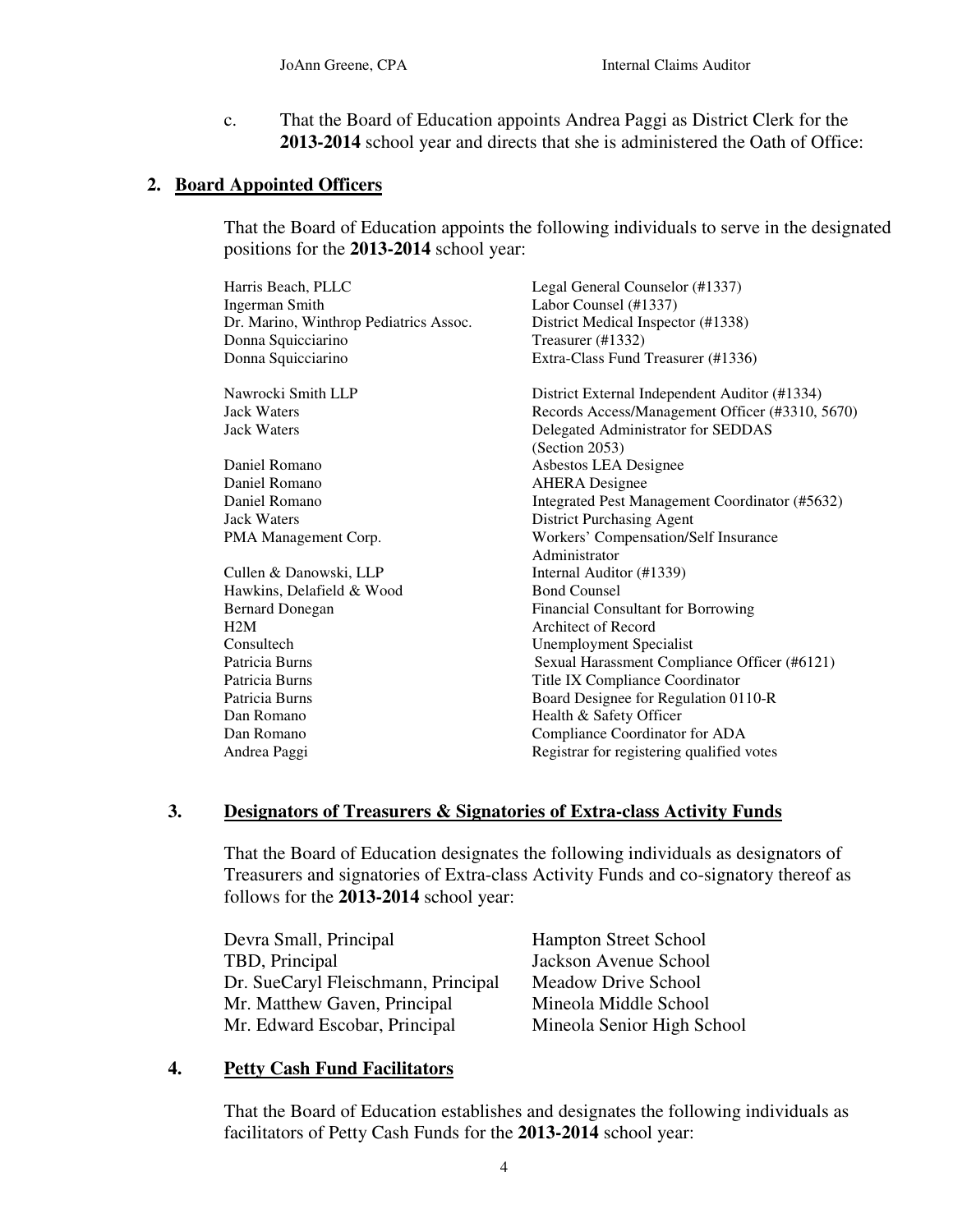| <b>SCHOOL OR OFFICE</b>          | <b>AMOUNT</b> | <b>ADMINISTRATOR</b>     |
|----------------------------------|---------------|--------------------------|
| <b>Central Office</b>            | \$100.00      | Mr. Jack Waters          |
| High School                      | 100.00        | Mr. Edward Escobar       |
| Middle School                    | 100.00        | Mr. Matthew Gaven        |
| <b>Hampton Street School</b>     | 100.00        | Ms. Devra Small          |
| Jackson Avenue School            | 100.00        | <b>TBD</b>               |
| Meadow Drive School              | 100.00        | Dr. SueCaryl Fleischmann |
| <b>Transportation Department</b> | 100.00        | Mr. William Gilberg      |
|                                  |               |                          |

#### **5. Bonding of Employees**

 That the Board of Education establish the bonding of the Regular and Acting -- District Treasurers and Internal Claims Auditors, and the Central Treasurers of Extra-class Activity Funds, as well as other officers and employees of the District, be as set forth in the employee blanket bond policy provided by **New York School Insurance Reciprocal (NYSIR)** which should thereupon be approved as to amount and sufficiency of surety (\$250,000) for the **2013-2014** school year.

### **6. Banking Resolution**

That the Board of Education adopts the following Banking Resolution (designation of depositories, etc.) for the **2013-2014** school year.

#### **BANKING RESOLUTION OF THE MINEOLA UNION FREE SCHOOL DISTRICT July 1, 2013**

---------------------------------------------------------------------------------------

 **RESOLVED,** that the JP Morgan Chase Bank, Bank of America, Capital One, Citibank, The Bank of New York, Valley National (formerly State Bank of Long Island), Wachovia Bank, TD Bank, HSBC, and Flushing Commercial Bank to be designated as the depositories of the funds of the said District; that current funds of the District be maintained in each of the said depositories; that the said funds shall be subject to withdrawal only in pursuance of a resolution of this Board of Education and on voucher-order checks signed by the **Treasurer** and **Superintendent of Schools** or **Assistant Superintendent of Finance & Operations**, payable to the order of persons entitled to receive such money in accordance with Section 1720 of the Education Law, except however, that pursuant to said Section 1720 one voucher-order check may be drawn in the total amount of a duly certified payroll for the salaries of regular employed employees and officers legally entitled to be compensated for their services. The proceeds of such voucher-order payroll check shall be credited to a **Payroll Account**, designated as such, in each of the said depositories from which checks shall be signed by the **Treasurer** of the District and **Assistant Superintendent of Finance & Operations** drawn payable to individual employees or officers legally entitled to be compensated for services only.

**FURTHER RESOLVED,** that the Federal Home Loan Bank (FHLB) of Pittsburgh shall be the financial institution to issue Irrevocable Stand-by Letters of Credit to serve as collateral for public deposits placed with TD Bank, NA.

**FURTHER RESOLVED,** that the **Treasurer** and **Assistant Superintendent of Finance & Operations** are hereby further authorized to use either their autographed or facsimile signatures upon such checks to be issued against any or all of the District's accounts provided, however, that such facsimile signatures shall be made by means of a recognized machine or check-signing device to be used for the signing of payroll checks by the **Acting Treasurer**, which **Treasurer** cannot be present, with all the safeguards prescribed by the manufacturer, and that the keys for the machine shall at all times be kept in the custody of such officer.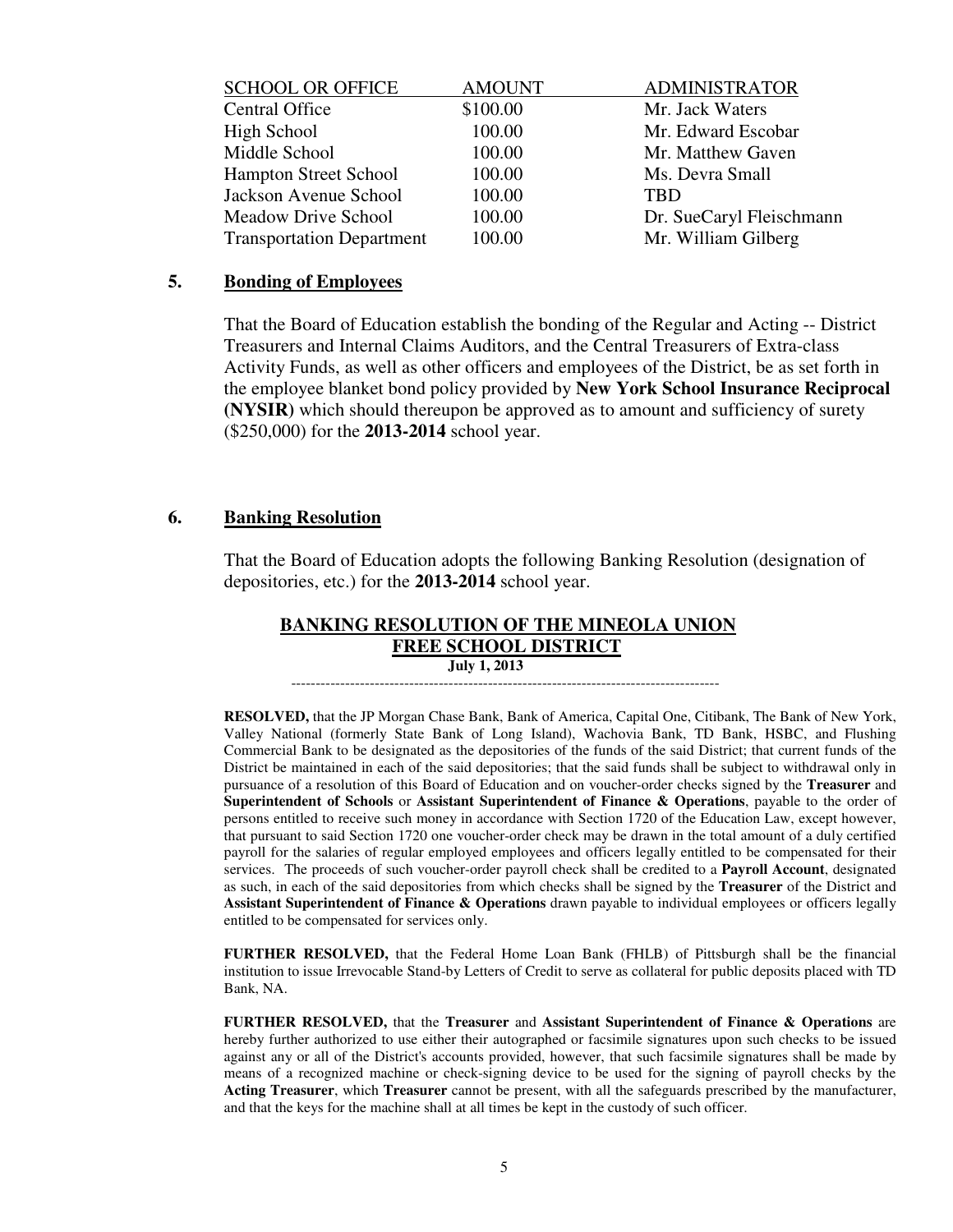**FURTHER RESOLVED,** that the said depositories be and they (including their correspondent banks) are hereby requested, authorized and directed to honor all checks, drafts or other orders for the payment of money drawn in this corporation's name on its accounts (including those drawn to the individual order of any person or persons whose name(s) appear thereon as a signer or signers thereof) when bearing the facsimile and/or autograph signature of the following:

> DONNA SQUICCIARINO, Treasurer MICHAEL NAGLER, Superintendent of Schools JOHN WATERS, Assistant Superintendent of Finance & Operations

and said Banks (including their correspondent banks) shall be entitled to honor and to charge this corporation for all such checks, drafts or other orders for the payment of money, regardless of by whom or by what means the actual facsimile signature or signatures thereon may have been affixed thereto, if such facsimile signature or signatures conform to the facsimile specimens from time to time filed with said banks by the Clerk or other officer of this corporation.

**FURTHER RESOLVED,** that each of the foregoing depositories be designated as depositories for interestbearing deposits of other funds of said District subject to withdrawal only by appropriate withdrawal orders signed by the **Treasurer** or **Superintendent of Schools** or **Assistant Superintendent of Finance & Operations** and by draft of the depository made payable to the order of this District, which said funds so withdrawn shall be re-deposited by the **Treasurer** or **Superintendent** or **Assistant Superintendent of Finance & Operations** into established checking accounts of the District as aforesaid provided for current funds.

**FURTHER RESOLVED,** that the said banks are hereby authorized to pay any such checks or drafts and also to receive the same for credit or in payment from the payee or any other holder without inquiring as to the circumstances of issue of the disposition of the proceeds thereof and, except in the case of interest-bearing deposits as in the preceding paragraph provided, even if drawn to the individual order of any signing officer or tendered in payment of his individual obligations.

#### **7. Board Member & Administrator Liability**

 That the Board of Education adopts the following Public Officer's Law §18: **BE IT RESOLVED**, that the Board of Education of the Mineola Union Free School District hereby adopts the coverage provided by §18 of the New York State Public Officers Law for the following job titles: School Board Trustee, Administrator, employees and agents working for the Mineola UFSD. The adoption of this provision is intended to supplement and not supplant the protection available to such employees by virtue of already existing statutory provisions or other sources. Such coverage shall include but not be limited to being called to testify as a witness or to answer questions concerning their acts or omissions within the scope of their office, agency or employment before a Grand Jury, the Office of the District Attorney, or other law enforcement official. Nothing herein contained shall be construed to authorize or require defense or indemnification to a member of the board of education, the superintendent of schools, administrator, employee, and/or agent working for the Mineola UFSD who has been identified as a defendant in a pending criminal prosecution, or where such individual or the school district has reason to believe that such individual is a target in a criminal investigation or prosecution by the Office of the District Attorney or other law enforcement entity. This benefit shall not be available to and shall not cover any employee serving in any of the job titles listed herein who is represented for collective bargaining purposes by a duly designated collective bargaining agent unless and until such coverage is negotiated with the collective bargaining agent representing said employee. The Superintendent or his designee shall take steps necessary to obtain insurance protection against the potential liability to the district arising out of the adoption of this provision.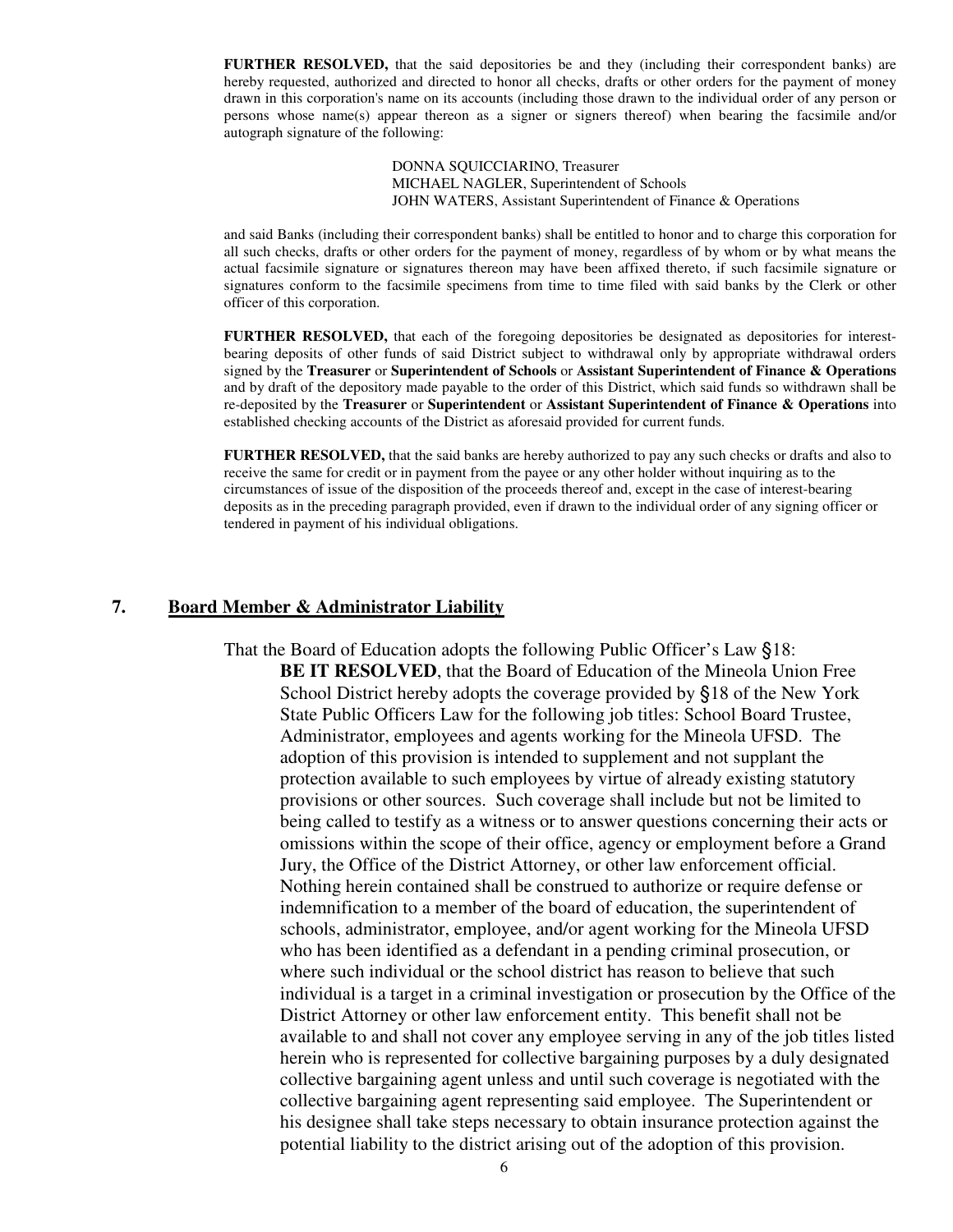#### **8. Designation of day, time & place of Board Mtgs for the 2013-2014 school year**

| Workshops 7:00 p.m.              |                       | <b>Business</b>             | $7:00$ p.m. |  |
|----------------------------------|-----------------------|-----------------------------|-------------|--|
| Tues. July 2(Reorg.) Willis Ave. |                       | Thurs. July 18              | Willis Ave. |  |
|                                  |                       | Thurs. Aug. 8               | Willis Ave  |  |
| Thurs. Aug. 29                   | Willis Ave            | Thurs. Sept. 19             | Willis Ave  |  |
| Thurs. Oct. 3                    | Willis Ave            | Thurs. Oct. 17              | Willis Ave  |  |
| Thurs. Nov. 7                    | Willis Ave            | Thurs, Nov. 21              | Willis Ave  |  |
| Thurs. Dec. 5                    | Willis Ave            | Thurs. Dec. 19              | Willis Ave  |  |
| Thurs. Jan. 16                   | Willis Ave            | Thurs. Jan. 30              | Willis Ave  |  |
|                                  |                       | *Thurs. Feb. 13             | Willis Ave  |  |
| Thurs. Mar. 6                    | Willis Ave            | Thurs. Mar. 20              | Willis Ave  |  |
| Thurs. April 3                   | Willis Ave            | Thurs. April 24**Willis Ave |             |  |
| Thurs. May 8                     | Willis Ave            | Thurs. May 22               | Willis Ave  |  |
| (Annual School Budget            |                       |                             |             |  |
| Hearing at 7:00 pm followed      |                       |                             |             |  |
| by monthly workshop)             |                       |                             |             |  |
| Tues. May 20                     | <b>Jackson Avenue</b> |                             |             |  |
| (Open Board Meeting              |                       |                             |             |  |
| for results of Annual            |                       |                             |             |  |
| Elec. & Budget Vote at 9:15 pm)  |                       |                             |             |  |
| Thurs. June 5                    | Willis Ave            | Thurs. June 19              | Willis Ave  |  |
| <b>Reorganization/Workshop</b>   |                       |                             |             |  |
| Tues. July 1                     | Willis Ave            |                             |             |  |

\*There is only one meeting in February (Business).

\*\*This meeting date combines the Business Meeting with the Annual BOCES vote that mandates all Boards of Education to meet on this date to vote on BOCES candidates and its Operating Budget.

Board meetings will be held in the Staff Lounge on the second floor of the Willis Avenue School unless otherwise stated. All meetings are open to the public.

#### **9. Designation of voting delegate and alternate to NYSSBA and N-SSBA**

That the Board of Education designates one (1) Board Member and an alternate to represent the Mineola School District at the NYSSBA and N-SSBA Conventions, with expenses.

| <b>Voting Delegate</b> |  |
|------------------------|--|
| Alternate              |  |

#### **10. Board Membership in following Associations**

That the Board of Education designates the following Associations for Board Membership: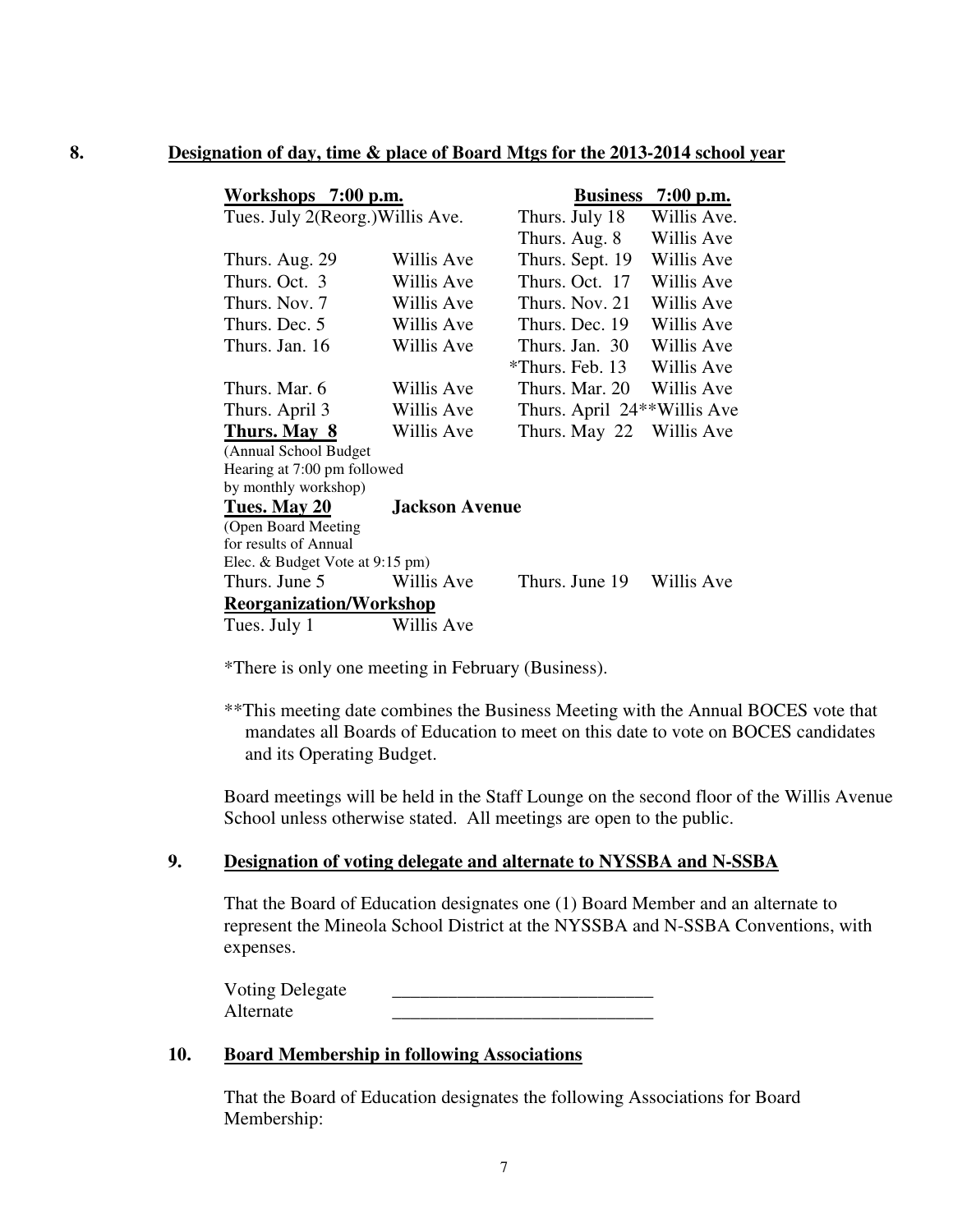New York State School Boards Association Nassau/Suffolk School Boards Association Nassau Citizens Budget Committee

### **11. Authorization for Board Members to Attend Meetings and Conventions**

That the Board of Education authorizes the expenditure of funds for Board of Education Members to attend meetings and conventions of the following:

New York State School Boards Association Nassau/Suffolk School Boards Association American Association of School Administrators Association for Supervision and Curriculum Development Nassau Citizens Budget Committee Nassau/Suffolk Bar Association S.C.O.P.E.

# **12. Board of Education Representation on Committees**

**COMMITTEE BOARD REPRESENTATIVE(S)** 

 BOCES Representative \_\_\_\_\_\_\_\_\_\_\_\_\_\_\_\_\_\_\_\_\_\_\_\_\_ District Council (SEPTA) Finance Committee Health & Safety Council Policy & Regulations Review

# **13. Bid Opening Authorization**

That the Board of Education approves authorization to **Mr. Jack Waters and Maureen Judge** to open bids at stipulated bid opening times, properly prepared and received in the Business Office for the **2013-2014** school year.

### **14. Investments**

That the Board of Education authorizes **Ms. Donna Squicciarino and Mr. Jack Waters** to invest district funds on behalf of the Mineola UFSD for the **2013-2014** school year.

### **15. District 2013-2014 Organizational Chart**

That the Board of Education accepts the Mineola Union Free School District Organizational Chart for **2013-2014** (Attached).

### **16. Establishment of Travel Mileage Reimbursement Rate for Approved Travel**

That the Board of Education approves the travel mileage reimbursement rate for approved travel at a rate of **\$.565** per mile.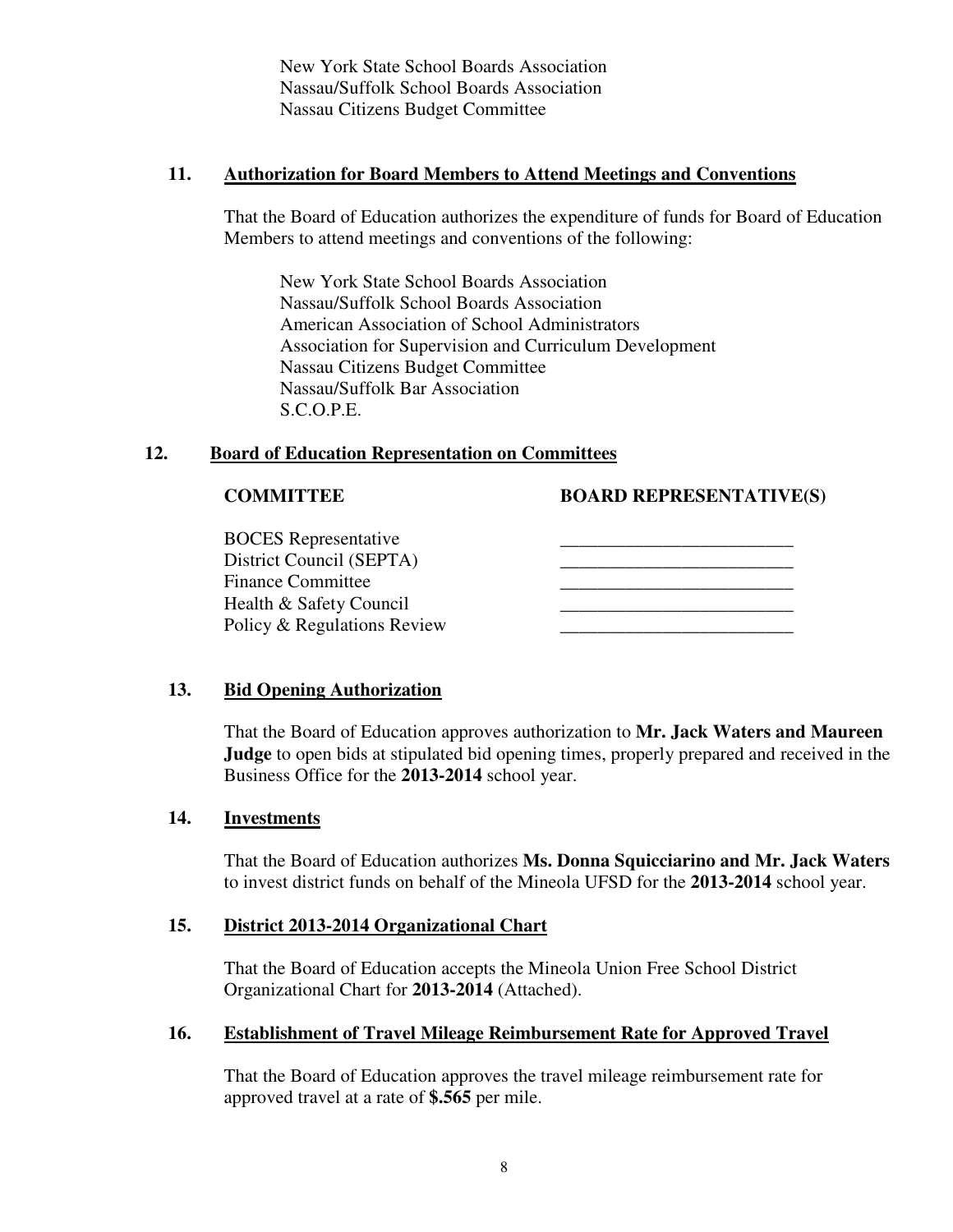# **17. Official District Newspaper**

That the Board of Education adopts Mineola's Official Newspaper, The Mineola American for the **2013-2014** school year.

# **18. Other Newspapers to be Used When Needed**

That the Board of Education assigns the Williston Times and Newsday as additional publications to be used as needed for the **2013-2014** school year.

# **19. Chubb Pollution Liability Insurance Policy**

That the Board of Education awards the renewal of the district's Chubb Pollution Liability Policy including Terrorism coverage to Bollinger Insurance Inc. for the **2013- 2014** school year in the amount not to exceed **\$20,000.00.**

## **20. School District Insurance**

That the Board of Education renews the policy with New York School Insurance Reciprocal (NYSIR) as the District Insurance Carrier for the **2013 -2014** school year.

# **21. Instruction: Professional Development Plan**

That the Board of Education approves the Professional Development Plan for the **2013- 2014** school year.

### **22. Rates for Substitutes**

That the Board of Education approves the following rates for substitutes:

| Teacher Sub                 | \$100 per diem    |
|-----------------------------|-------------------|
| Mineola Retiree Teacher Sub | \$125 per diem    |
| Nurse Sub                   | \$125 per diem    |
|                             |                   |
| Teacher Aide                | $$13.74$ per hour |
| Greeter                     | $$10.00$ per hour |
| <b>Bus Driver</b>           | $$21.81$ per hour |
| Custodian                   | $$12.25$ per hour |
| Clerical                    | $$12.32$ per hour |
| <b>Bus Attendant Sub</b>    | $$10.75$ per hour |
| <b>Maintainer Sub</b>       | $$20.00$ per hour |

# **Workshop Meeting Agenda**

# **K. BOE Reports**

**a. Comments from Board of Trustees**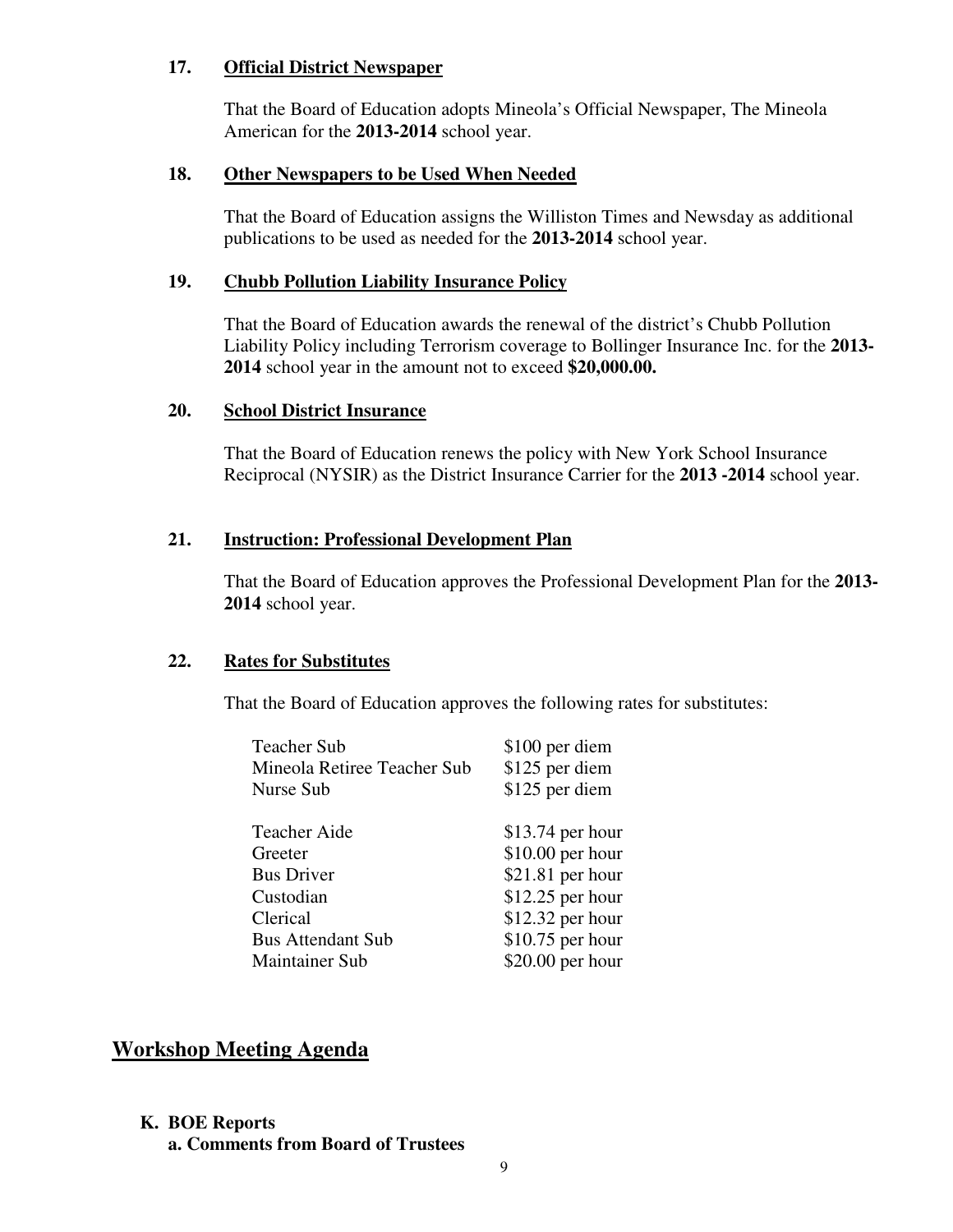**b. Comments from Board President c. Comments from Superintendent** 

- **L. Old Business**
- **M. New Business**

# **N. Workshop Consensus Agenda**

**RESOLUTION #4 – BE IT RESOLVED** that the Board of Education approves Workshop Consensus Agenda items N.1.a. through N.5.a. as presented.

| <b>Motion:</b><br>Second: |     |
|---------------------------|-----|
| Yes:                      | No: |
|                           |     |
|                           |     |
|                           |     |
|                           |     |
| Passed:                   |     |

# **1. Instruction- Leave of Absence:**

- a. That the Board of Education approves an unpaid FMLA Leave of Absence to Peter Freeman, Supervisor of Fine and Performing Arts, effective July 1, 2013.
- b. That the Board of Education grants a request to Joseph Owens, for a Leave of Absence, starting approximately June 30, 2013.

# **2. Instruction- Appointment:**

- a. That the Board of Education approves the appointment of Janet Gonzalez, to the position of Elementary Principal, effective August 5, 2013. AMSA Salary: Step 1, \$154,029. Probationary Period: August 5, 2013 – August 4, 2016.
- b. That the Board of Education approves the appointment of Joseph Owens, to the position of Leave Replacement for Peter Freeman, Supervisor of Fine and Performing Arts, effective July 1, 2013. AMSA Salary: Supervisor, Step 1, \$141,958.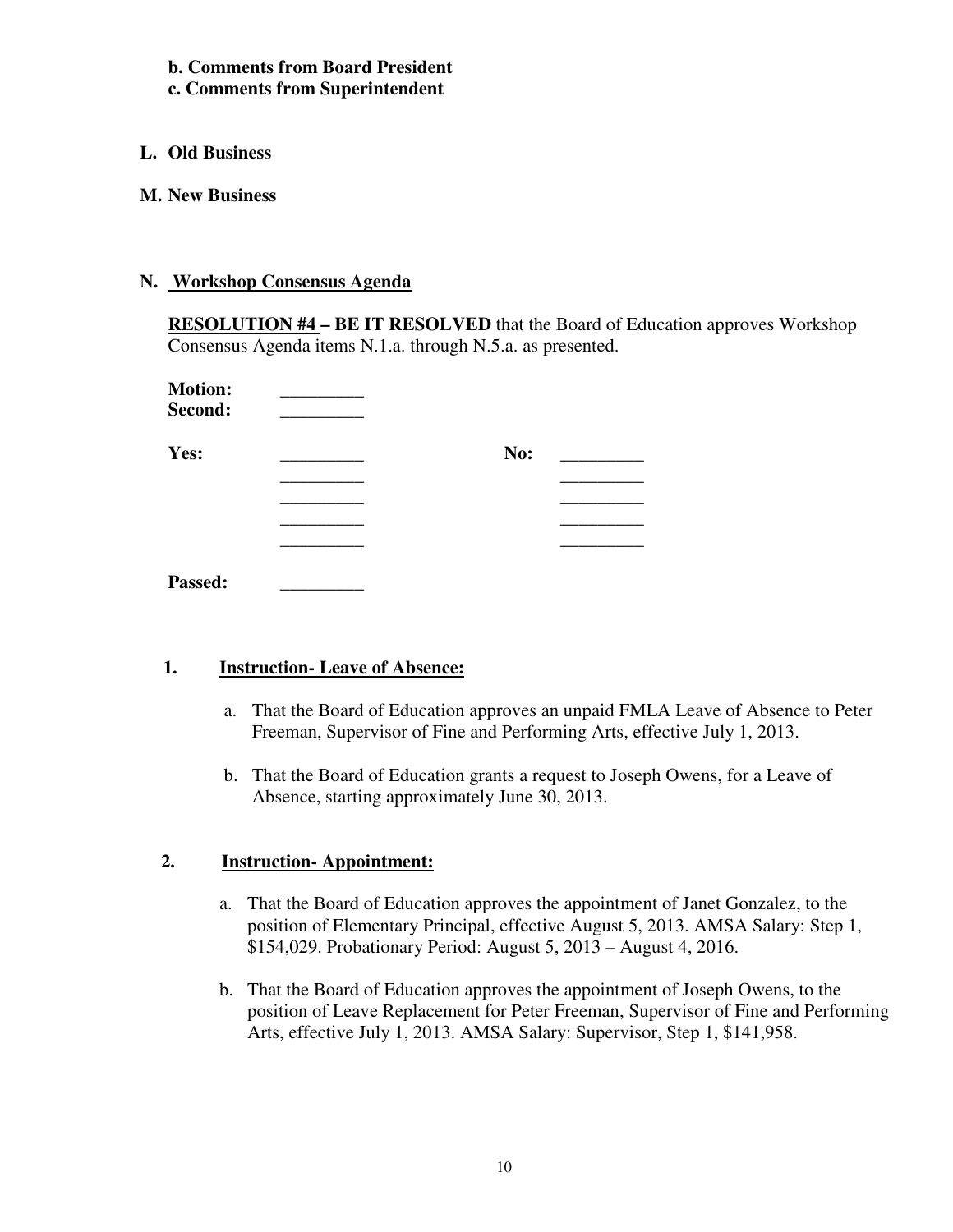# **3. Civil Service- Appointments:**

- a. That the Board of Education approves the appointment of Alyssa Ferrandino to the position of Clerical Sub, effective July 1, 2013. Salary will be \$12.32 per hour.
- b. That the Board of Education approves the appointment of Maryann Ricci to the position of Clerical Sub, effective July 1, 2013. Salary will be \$12.32 per hour.
- c. That the Board of Education approves the appointment of Kyle Sullivan to the position of Custodial sub, effective July 1, 2013. Salary will be \$12.25 per hour.

# **4. Civil Service- Resignations:**

- a. That the Board of Education accepts with regret, the letter of resignation for the purpose of retirement from Linda Every, part time Teacher Aide at Meadow Drive School, effective June 28, 2013.
- b. That the Board of Education accepts the removal of Nicole Matzer from the Clerical Sub list.

### **5. 2013-2014 Parent Members and Chairpersons for CSE/CPSE & 504 Members**

a. That the Board of Education approves the following list of parent members and Chairpersons for Committees on Special Education and Subcommittees on Special Education and 504 meetings for the 2013-2014 school year:

#### **Committee on Pre-School Special Education**

Catherine Maiman-Director of Pupil Personnel Services Bridget C. McCormick- Psychologist (Alternate Chair) Child's Parent Evaluator or Person Qualified to Interpret Evaluations Professional Appointed by the Nassau County Department of Mental Health Child's Special Education Teacher

General Education Teacher if the child is participating in the general education program

#### **Parent Members:**

 Erin Bertuccio Mary Claire Cardinal Virginia Llanes AnnMarie Christy Louis Llanes Eileen Conboy Chester Easton Antoinette Salierno Dorothy Easton Souaad Khalil Brigid Gasiewski Ruth Gorski Kelly Melore Cliff Datys Nora Calabrese Denise Collins

#### **District Committee on Special Education**

Chairperson/Administrator: Catherine Maiman-Director of Pupil Personnel Services; or Bridget C. McCormick-Psychologist

Child's Parent Evaluator or Person Qualified to Interpret Evaluations Child's Special Education Teacher General Education Teacher if the child is participating in the general education program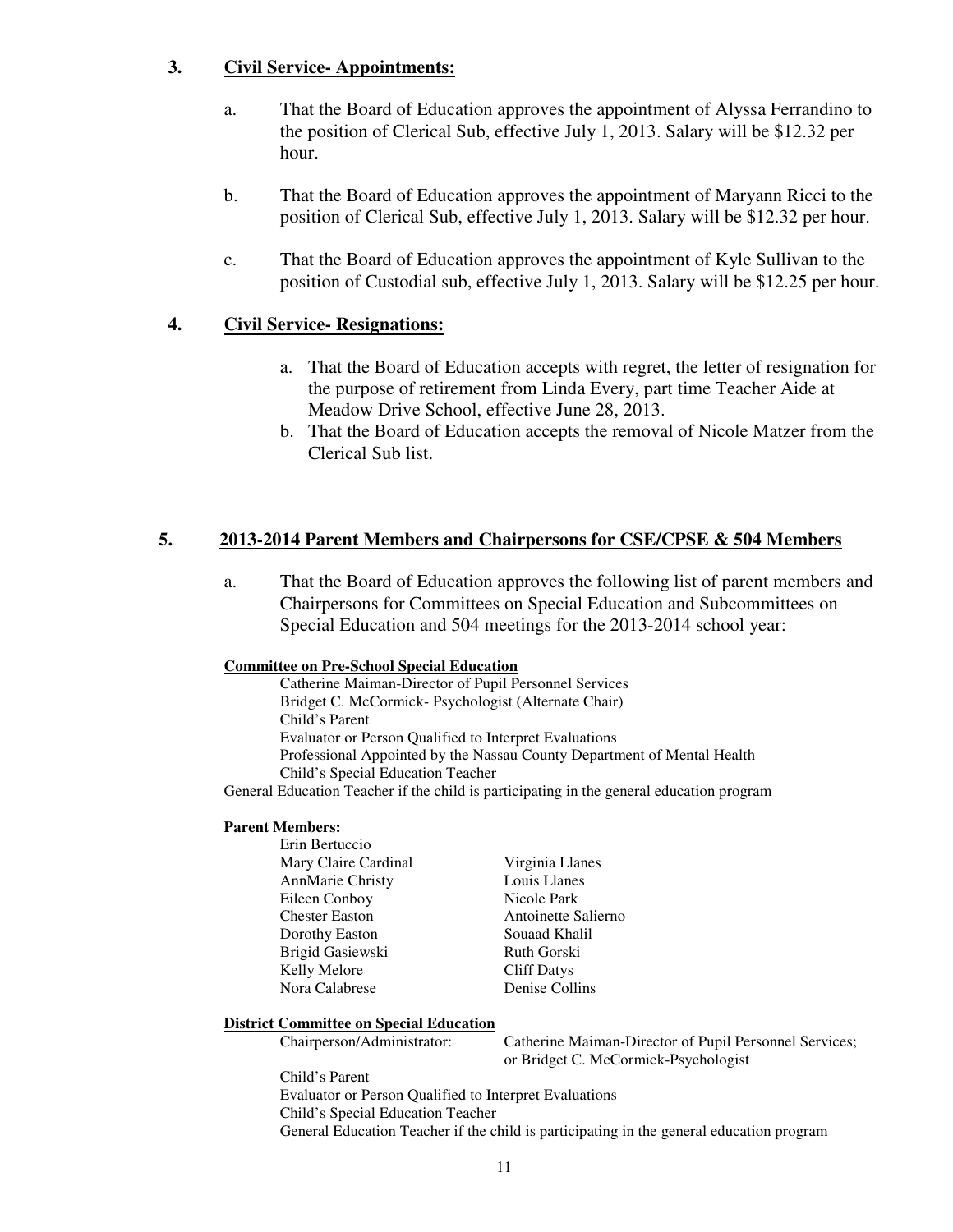#### **School Psychologists:**

 Dr. Sonia Azevedo Dr. Patricio Romero Dr. Robert Drago Vanessa Lealand

Dr. Manuel Romero Bridget C. McCormick

#### **Parent Members:**

Fedra Haldane Erin Bertuccio AnnMarie Christy Virginia Llanes Louis Llanes Mary Claire Cardinal Kelly Melore Nicole Park Eileen Conboy Ruth Gorski Chester Easton Dorothy Easton **Antoinette Salierno**  Brigid Gasiewski Denise Collins Nora Calabrese Christina Duarte Hye Hyun Chung Patricia Aronoff

**School Physician: Dr. Ronald Marino** 

#### **Committee on Special Education Sub-Committees**

Chairperson Child's Parent Evaluator or Person Qualified to Interpret Evaluations Child's Special Education Teacher General Education Teacher if the child is participating in the General Education Program

#### **Catherine Maiman and Bridget McCormick may chair all Subcommittees, as needed**

**Jackson Avenue School Chairpersons**: Dr. Manuel Romero-Psychologist; or TBD-Principal

**Hampton Street Chairpersons**: Dr. Robert Drago-Psychologist; or Devra Small-Principal

**Meadow Drive Chairpersons**: Vanessa Lealand-Psychologist: or Dr. SueCaryl Fleischmann-Principal

**Middle School Chairperson**: Dr. Sonia Azevedo-Psychologist; Matthew Gaven-Principal

**High School Chairpersons**: Dr. Patricio Romero-Psychologist; or Larry Puccio-Assistant Principal

**Surrogate Parents:** Louis Llanes Kelly Melore

#### **Impartial Hearing Officers:**

The list of Impartial Hearing Officers as maintained on the NYSED Impartial Hearing Officers Reporting System Website.

That the Board of Education approves the appointment of the following Chairpersons of the Mineola School District's Section 504 Review Teams for the 2013-2014 school year:

# **504 Chairpersons:**

#### **District-wide:**

Catherine Maiman-Director for Pupil Personnel Services Bridget McCormick-Psychologist

#### **Hampton Street:**

Dr. Robert Drago-Psychologist; Devra Small-Principal